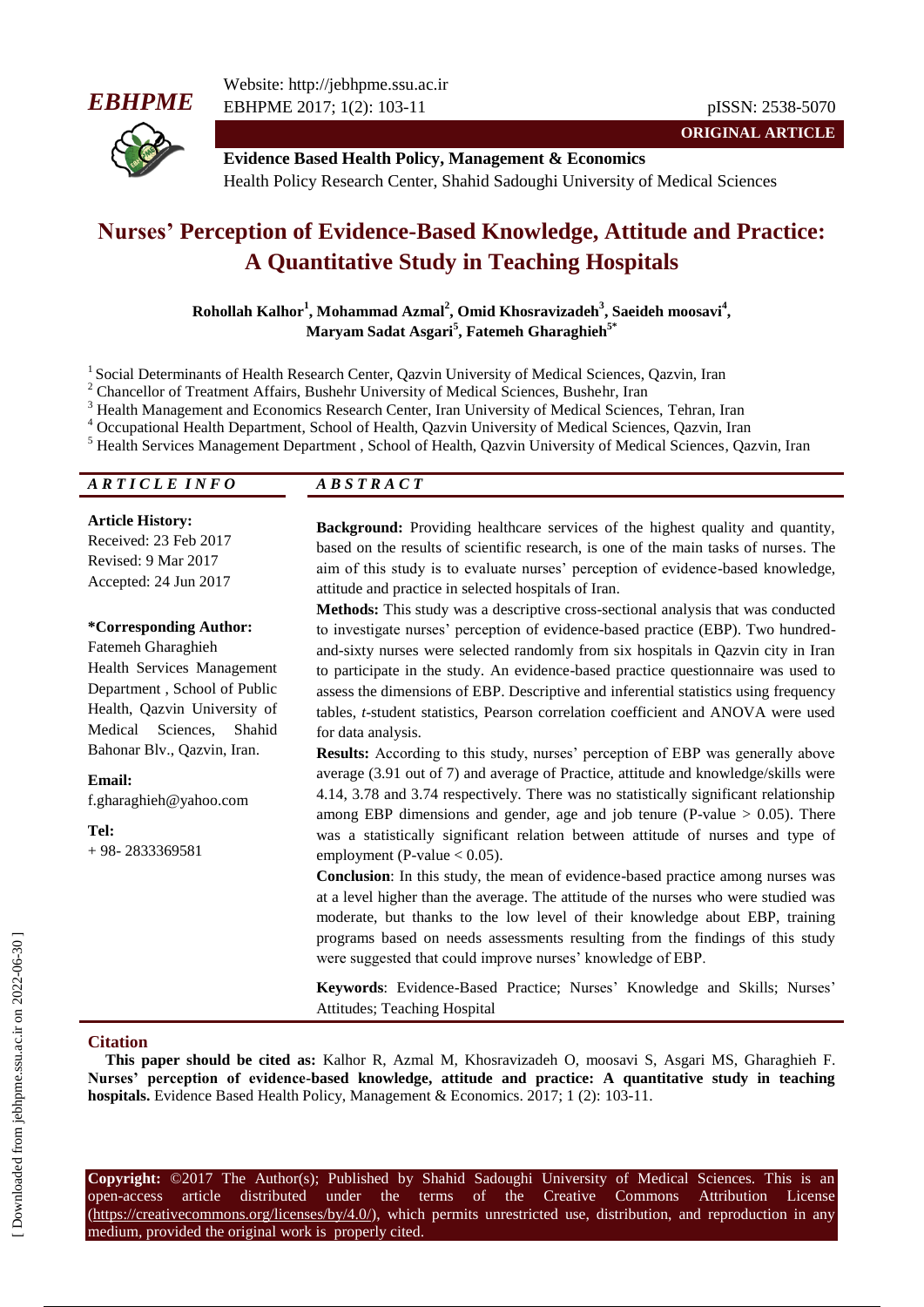# **Introduction**

Care is considered a fundamental component of<br>
Chealth services. In between all care provided health services. In between all care provided in medical environments (such as hospitals), nursing care is of particular importance (1). That is why the provision of quality care and services has been sought as a priority in the healthcare system, especially with regard to nursing services (2).

Nurses are expected to provide care services with the highest standards of quality and quantity based on scientific findings. They always acquire the required ability for clinical decisions in providing care by reviewing the care procedures ability (3). In healthcare, evidence is defined as knowledge available to decision-makers and provides scientific evaluation of Practice. Evidence-based practice emerged as a marker for the quality of healthcare that is vital to improve the system (4–5). Nurses in health agencies should use evidence-based Practice and research to assess and enhance their skills. They must formulate and implement policies and procedures, perform effective clinical interventions, and provide care plan to improve patient outcomes (6). Evidencebased practice is a problem-solving approach to provide services and healthcare so that the best evidence of studies and data related to care of patients is integrated with experience of service providers and patients" preferences and values (7). The findings of the studies suggest that evidencebased practice entails benefits such as improved quality of care as well as the consequences. In addition, creation of positive results in clinical practice and desirable outcomes of patient care, standardization of care and increased satisfaction with nurses are other benefits of evidence-based practice (8). However, the implementation of evidence-based practice has been challenging (9). Several studies have shown that generally, perception of nurses as regards EBP is positive, considering it is important to deliver more quality care to patients. However, acceptance and its implementation are slowed (10). Unfortunately, only a small percentage of nurses work in the context of evidence-based practice (11). Investigations conducted reveal obstacles in the

application of evidence-based practice in clinical nursing (12).

The results of a study in Iran (13) showed that the main barriers to using research are not having time to read and gain in-depth knowledge, inadequate facilities, and lack of sufficient authority to change nursing procedures. In addition, the findings classify facilitators in two main groups of human resource and individual/organizational factors. Pravikof et al. (14), in a study of 760 clinical nurses across America, found that nurses often seek information from colleagues rather than journals. In this study, more than half the nurses do not apply research reports in clinical decisions, and 82 % of them never use the library in hospitals. Another study (15) in America showed that evidence-based practice among nurses in terms of Practice, attitude and knowledge/skills are 4.49, 5.15, 4.56 out of 7. In a study by Cohen et al. (16), participants gained an average score in Practice and attitude of EBP. Average score of knowledge/skills were somewhat lower. Two obstacles cited for the implementation of evidence-based practice included time and knowledge. According to the information, considering the importance of EBP in nursing practice and its impact on the quality and effectiveness of patient care, and noting that no research work has been done in this field in Qazvin teaching hospital, the aim of this study is to evaluate the perception of nurses of Qazvin teaching hospital in evidence-based practice, including their knowledge, skills, attitudes and usage of EBP in 2014.

# **Materials and Methods**

This study is descriptive-analytical, and has been conducted cross-sectionally in six hospitals in Qazvin among 260 nurses working in the abovementioned centers. Stratified random sampling method was used and it was based on the number of nurses in each center. To collect data, evidence-based practice questionnaire (EBPQ) designed by Upton and Upton measuring nurses' perception about evidence-based Practice was used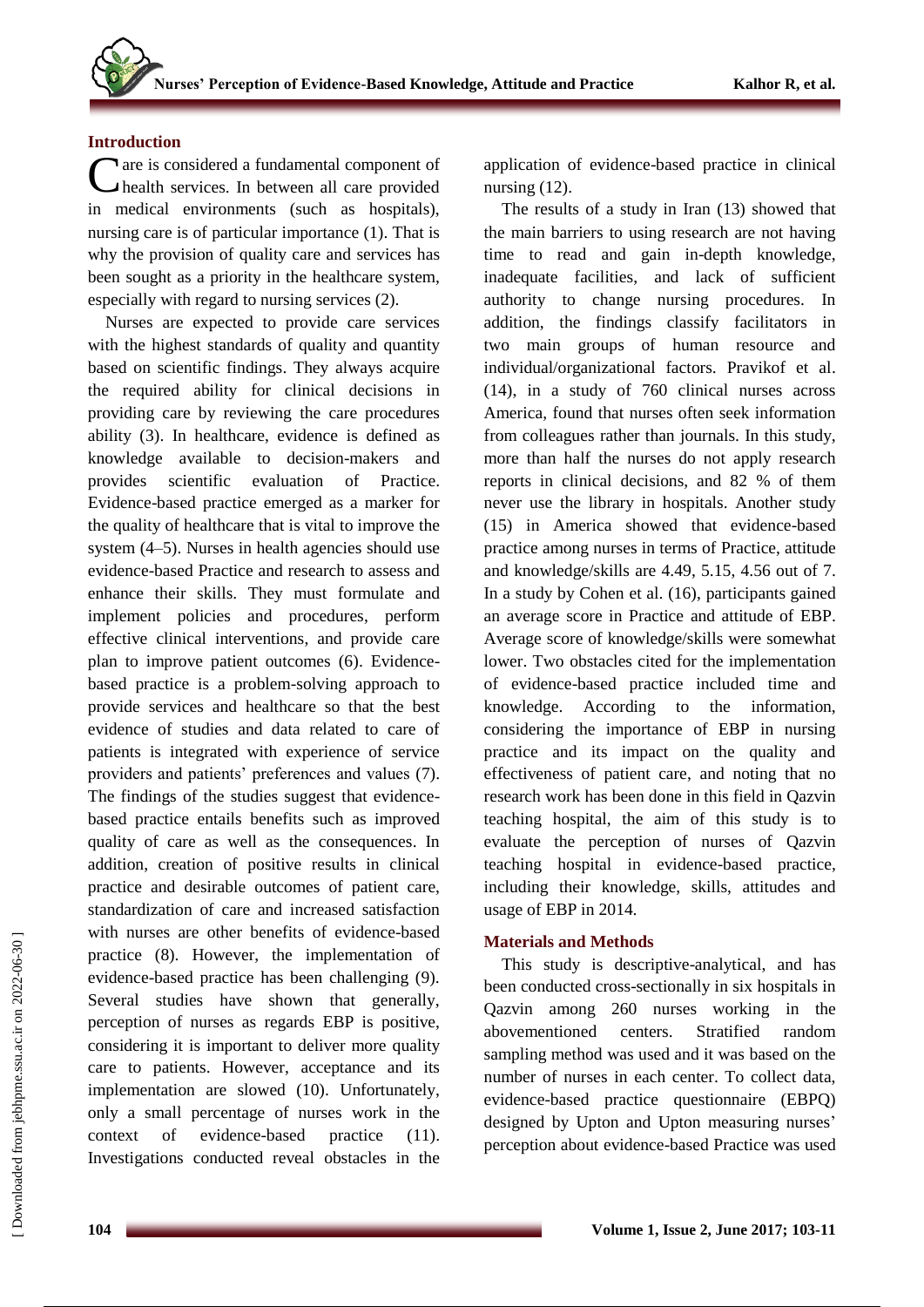

(12). The tool consists of three subscales: knowledge/skills, attitudes and usage, and holds 24 items that are in the Likert seven-point scale (often with a score of 7 and never with a score of 1).

In this study, the use of face validity was obtained using experts of the nursing discipline and reliability of the questionnaire was obtained by calculating Cronbach alpha by completing 30 questionnaires in 0.81. Data analysis was performed using  $SPSS_{16}$  software for this purpose, descriptive and analytical statistics such as t-test, one-way ANOVA and Pearson correlation coefficient were used.

$$
n = \frac{\frac{(z_{1-\frac{\alpha}{2}})^2 pq}{d^2}}{1 + \left[\frac{1}{N}(\frac{(z_{1-\frac{\alpha}{2}}) pq}{d^2} - 1)\right]}
$$
  
N = 781  
P = 0.5, q = 0.5  
d = 0.05

The current study was performed on 781 nurses working in these centers. On the basis of the formula, the sample size was calculated as 257 people by considering the design effect (design effect  $= 1.20$ ). The final number of the sample was 308 individuals. The number of samples from Shahid Rajaie Hospital was 66, Kausar and Bu Ali 41 and 107, Qods 44, Velayat 38 and 22nd of Bahman hospital had 12 individuals. Finally, 260 completed questionnaires were returned to the researchers. Accountability was 84.4 %. It should be noted that the questionnaire was completed after obtaining the consent of the participants.

Further, in the current study all ethical issues were observed based on the Helsinki Declaration.

### **Results**

In total, 260 nurses from six hospitals under the supervision of Qazvin University of Medical Sciences participated in the study. Table 1 shows the general characteristics of the participants in the study. The age average of subjects was 31.9 years and most of the people were in the age group of 30 to 39 (45.7%). The average work experience of the subjects was 8.1 years; the highest record of work experience was 1 to 4 years (33.8 %). In terms of type of employment, 45 % were contractual and 28.8 % official. The rest were projective (15.4 %) and conventional (10.8 %).

Table 2 shows frequency of response of study participants on EBP questionnaire. According to the findings of the table, overall average evidencebased practice among nurses is 3.91 out of 7. Meanwhile, the sub-scale of Practice and attitude has had an average higher than the sub-scale of knowledge/skills. Among other items after Practice, the highest average was related to "assessment of Practice consequences" at 4.51, and the lowest average was for "critical evaluation of the evidence" at 3.52.

According to the findings of Table 3 obtained by conducting Pearson test, with a significance level of less than 5%, the results showed that there is no significant relationship among the dimensions of evidence-based practice (knowledge, attitude and practice) with age and work (P-value  $> 0.05$ ).

According to the findings of Table 4 obtained by conducting the *t*-test, the results showed that there is no significant difference between the dimensions of evidence-based practice (knowledge, attitude and practice) in men and women (P-value  $> 0.05$ ).

On the other hand, according to the findings of Table 5, obtained by conducting one-way ANOVA test, the results showed that there is no significant difference between the dimensions of evidencebased practice (knowledge and practice) and the type of employment of the subjects (P-value > 0.05). However, a significant relationship was observed between attitude of subjects and types of employment (P-value  $< 0.05$ ).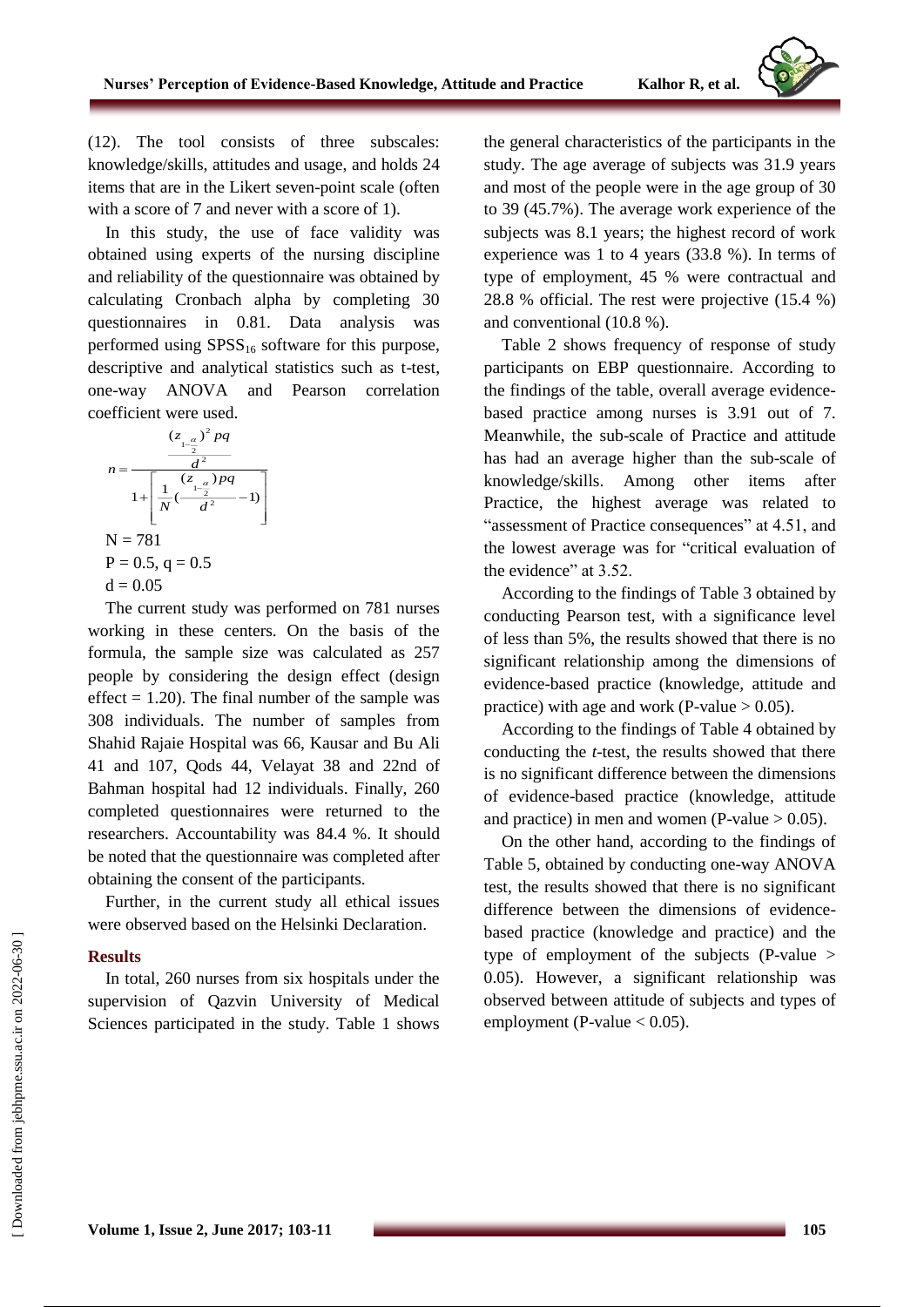| <b>Variable</b>           | Sub-group | <b>Number</b> | Percentage $(\% )$ |
|---------------------------|-----------|---------------|--------------------|
|                           | 20-29     | 106           | 40.8               |
| Age                       | 30-39     | 119           | 45.7               |
| (31.9)                    | 40 <      | 35            | 13.5               |
|                           | Male      | 18            | 6.9                |
| Gender                    | Female    | 242           | 93.1               |
|                           | $1 - 4$   | 88            | 33.8               |
|                           | $5-9$     | 81            | 31.2               |
| Work Experience<br>(8.17) | $10-14$   | 48            | 18.5               |
|                           | $15-19$   | 34            | 12.7               |
|                           | 20<       | 9             | 3.8                |

**Table 1.** Demographic features of studied nurses

| Table 2. Mean and nurses answer questions on knowledge, attitude and practice of using evidence |  |  |  |  |  |  |
|-------------------------------------------------------------------------------------------------|--|--|--|--|--|--|
|-------------------------------------------------------------------------------------------------|--|--|--|--|--|--|

| Practice (4.14)                                      | <b>Mean</b>    |                | <b>Never</b>    |                  |                 |                         |            |      | Frequently      |
|------------------------------------------------------|----------------|----------------|-----------------|------------------|-----------------|-------------------------|------------|------|-----------------|
|                                                      | $4.14 \pm 1.2$ |                | 1               | $\overline{2}$   | $\mathbf{3}$    | $\overline{\mathbf{4}}$ | 5          | 6    | 7               |
| Formulating answerable                               | 4.02           | Number         | 21              | 34               | 55              | 49                      | 36         | 40   | 25              |
| questions                                            |                | Percentage (%) | 8.1             | 13.1             | 21.2            | 18.8                    | 13.8       | 15.4 | 9.6             |
| Use of related evidence                              | 3.90           | Number         | 14              | 41               | 55              | 53                      | 57         | 25   | 15              |
|                                                      |                | Percentage (%) | 5.4             | 15.8             | 21.2            | 20.4                    | 21.9       | 9.6  | 5.8             |
| Critical assessment of                               | 3.52           | Number         | 19              | 57               | 60              | 63                      | 29         | 18   | 14              |
| evidence                                             |                | Percentage (%) | 7.3             | 21.9             | 23.1            | 24.2                    | 11.2       | 6.9  | 5.4             |
| Integration of evidence                              | 4.37           | Number         | 6               | 24               | 51              | 61                      | 50         | 42   | 26              |
|                                                      |                | Percentage (%) | 2.3             | 9.2              | 19.6            | 23.5                    | 19.2       | 16.2 | 10              |
| The outcome of Practice                              | 4.51           | Number         | 6               | 20               | 45              | 64                      | 47         | 43   | 34              |
| evaluation                                           |                | Percentage (%) | 13.1            | 16.5             | 18.1            | 24.6                    | 17.3       | 7.7  | 2.3             |
| To share information                                 | 4.49           | Number         | 5               | 28               | 40              | 63                      | 41         | 51   | 32              |
| with colleagues                                      |                | Percentage (%) | 1.9             | 10.8             | 15.4            | 24.2                    | 15.8       | 19.6 | 12.3            |
| <b>Attitude</b>                                      | Mean           |                | <b>Negative</b> |                  |                 |                         |            |      | <b>Positive</b> |
|                                                      | $3.87 \pm 1.4$ |                | 1               | $\boldsymbol{2}$ | 3               | $\overline{\mathbf{4}}$ | $\sqrt{5}$ | 6    | 7               |
| Lack of time due to                                  | 3.04           | Number         | 82              | 46               | $\overline{32}$ | $\overline{45}$         | 16         | 13   | 26              |
| workload rather than<br>devoting time to<br>evidence |                | Percentage (%) | 31.5            | 17.7             | 12.3            | 17.3                    | 6.2        | 5    | 10              |
| resentment rather than                               | 3.86           | Number         | 50              | 37               | 37              | 34                      | 29         | 24   | 49              |
| embracing the questions<br>about Practice            |                | Percentage (%) | 19.2            | 14.2             | 14.2            | 13.1                    | 11.2       | 9.2  | 18.8            |
| wasting time of EBP                                  | 4.72           | Number         | 23              | 26               | 30              | 34                      | 34         | 36   | 77              |
| instead of urgency for<br>the functioning            |                | Percentage (%) | 8.8             | 10               | 11.5            | 13.1                    | 13.1       | 13.8 | 29.6            |
| Applying the old ways                                | 3.86           | Number         | 42              | 40               | 46              | 32                      | 32         | 23   | 45              |
| instead of Change                                    |                | Percentage (%) | 16.2            | 15.4             | 17.7            | 12.3                    | 12.3       | 8.8  | 17.3            |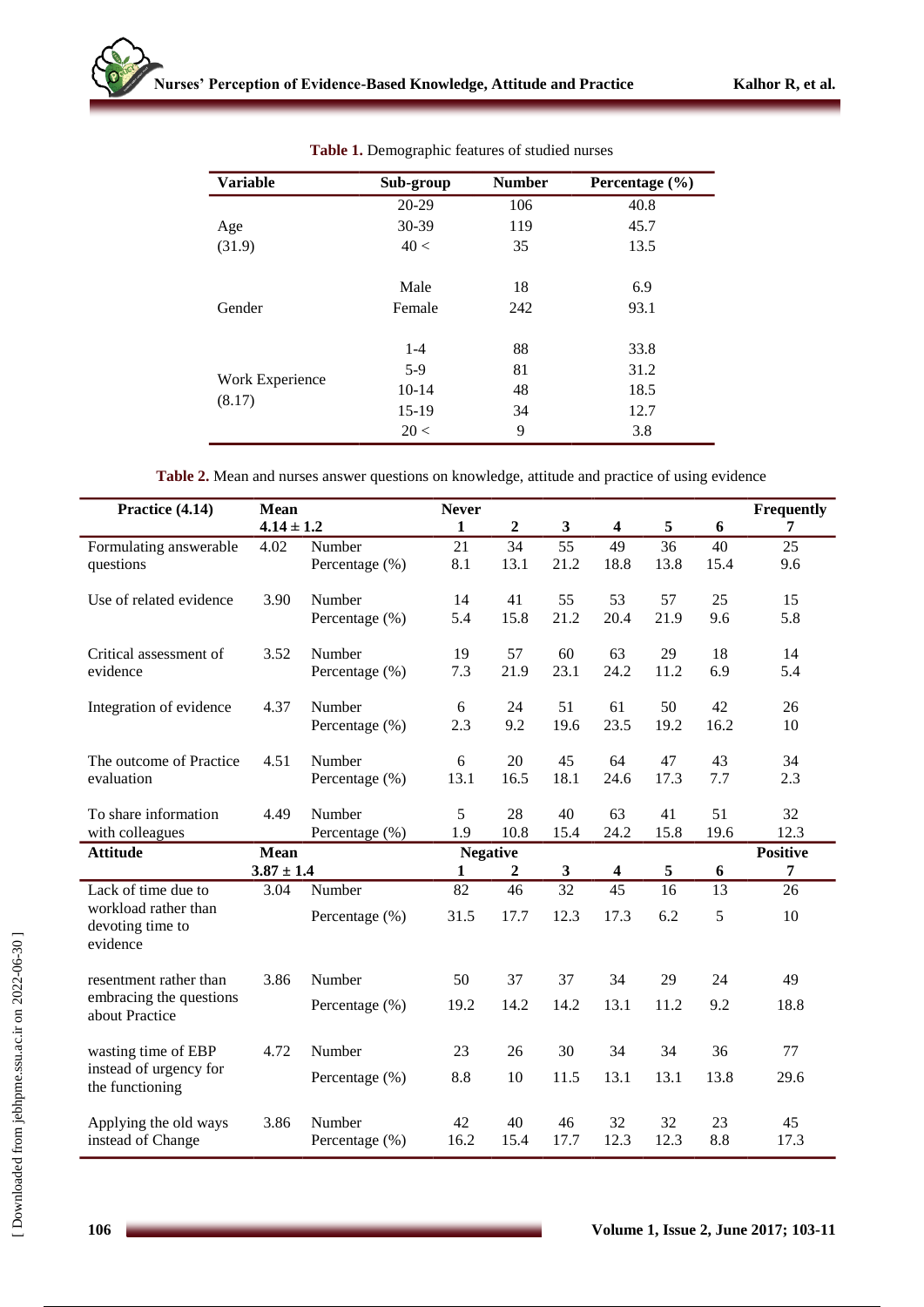|  |  | Nurses' Perception of Evidence-Based Knowledge, Attitude and Practice |  |  |  |  |
|--|--|-----------------------------------------------------------------------|--|--|--|--|
|--|--|-----------------------------------------------------------------------|--|--|--|--|

**Kalhor R, et al.** 



| Knowledge/skill                              | Mean           |                | Poor         |                  |              |                         |      |                | <b>Best</b>    |
|----------------------------------------------|----------------|----------------|--------------|------------------|--------------|-------------------------|------|----------------|----------------|
|                                              | $74 \pm 1.1$   |                | $\mathbf{1}$ | $\boldsymbol{2}$ | $\mathbf{3}$ | $\overline{\mathbf{4}}$ | 5    | 6              | 7              |
| Research skills                              | 3.08           | Number         | 56           | 52               | 46           | $\overline{54}$         | 35   | $\overline{7}$ | 10             |
|                                              |                | Percentage (%) | 21.5         | 20               | 17.7         | 20.8                    | 13.5 | 2.7            | 3.8            |
| Information technology                       | 3.50           | Number         | 25           | 49               | 62           | 59                      | 34   | 22             | 9              |
| skills                                       |                | Percentage (%) | 9.6          | 18.8             | 23.8         | 22.7                    | 13.1 | 8.5            | 3.5            |
| Monitoring and review                        | 3.90           | Number         | 19           | 33               | 45           | 72                      | 54   | 24             | 13             |
| of Practice skills                           |                | Percentage (%) | 7.3          | 12.7             | 17.3         | 27.7                    | 20.8 | 9.2            | 5              |
| Changing Information                         | 3.15           | Number         | 42           | 46               | 72           | 53                      | 30   | 13             | $\overline{4}$ |
| needs to a research<br>question              |                | Percentage (%) | 16.2         | 17.7             | 27.7         | 20.4                    | 11.5 | 5              | 1.5            |
| Knowledge of a variety                       | 3.62           | Number         | 24           | 38               | 61           | 65                      | 45   | 16             | 11             |
| of information sources                       |                | Percentage (%) | 9.2          | 14.6             | 23.5         | 25                      | 17.3 | 6.2            | 4.2            |
| The ability to detect                        | 3.95           | Number         | 18           | 28               | 51           | 74                      | 43   | 34             | 12             |
| defects in professional<br>practice          |                | Percentage (%) | 6.9          | 10.8             | 19.6         | 28.5                    | 16.5 | 13.1           | 4.6            |
|                                              |                |                |              |                  |              |                         |      |                |                |
| Knowing how to renew<br>information          | 3.50           | Number         | 29           | 38               | 66           | 59                      | 41   | 22             | 5              |
|                                              |                | Percentage (%) | 11.2         | 14.6             | 25.4         | 22.7                    | 15.8 | 8.5            | 1.9            |
| The ability to critically                    | 3.57           | Number         | 19           | 49               | 54           | 71                      | 41   | 21             | 5              |
| analyze different<br>evidence with standards |                | Percentage (%) | 7.3          | 18.8             | 20.8         | 27.3                    | 15.8 | 8.1            | 1.9            |
| The ability to use                           | 3.78           | Number         | 20           | 36               | 49           | 70                      | 52   | 23             | 10             |
| authentic information.                       | Percentage (%) | 7.7            | 13.8         | 18.8             | 26.9         | 20                      | 8.8  | 3.9            |                |
| The ability to determine                     | 3.87           | Number         | 20           | 27               | 61           | 65                      | 46   | 28             | 13             |
| the usefulness of the                        |                | Percentage (%) | 7.7          | 10.4             | 23.5         | 25                      | 17.7 | 10.8           | 5              |
| applicable materials and<br>methods          |                |                |              |                  |              |                         |      |                |                |
| The ability to use                           | 3.99           | Number         | 18           | 30               | 50           | 58                      | 61   | 28             | 15             |
| information on<br>individual cases           |                | Percentage (%) | 6.9          | 11.5             | 19.2         | 22.3                    | 23.5 | 10.8           | 5.8            |
| To share ideas and                           | 4.25           | Number         | 21           | 16               | 49           | 52                      | 56   | 44             | 22             |
| information with<br>colleagues               |                | Percentage (%) | 8.1          | 6.2              | 18.8         | $20\,$                  | 21.5 | 16.9           | 8.5            |
| To share new comments                        | 4.06           | Number         | 29           | 25               | 46           | 48                      | 49   | 40             | 23             |
| about care with                              |                | Percentage (%) | 11.2         | 9.6              | 17.7         | 18.5                    | 18.8 | 15.4           | 8.8            |
| colleagues                                   |                |                |              |                  |              |                         |      |                |                |
| Ability to revise own                        | 4.19           | Number         | 21           | 18               | 47           | 61                      | 50   | 44             | 19             |
| Practice                                     |                | Percentage (%) | 8.1          | 6.9              | 18.1         | 23.5                    | 19.2 | 16.9           | 7.3            |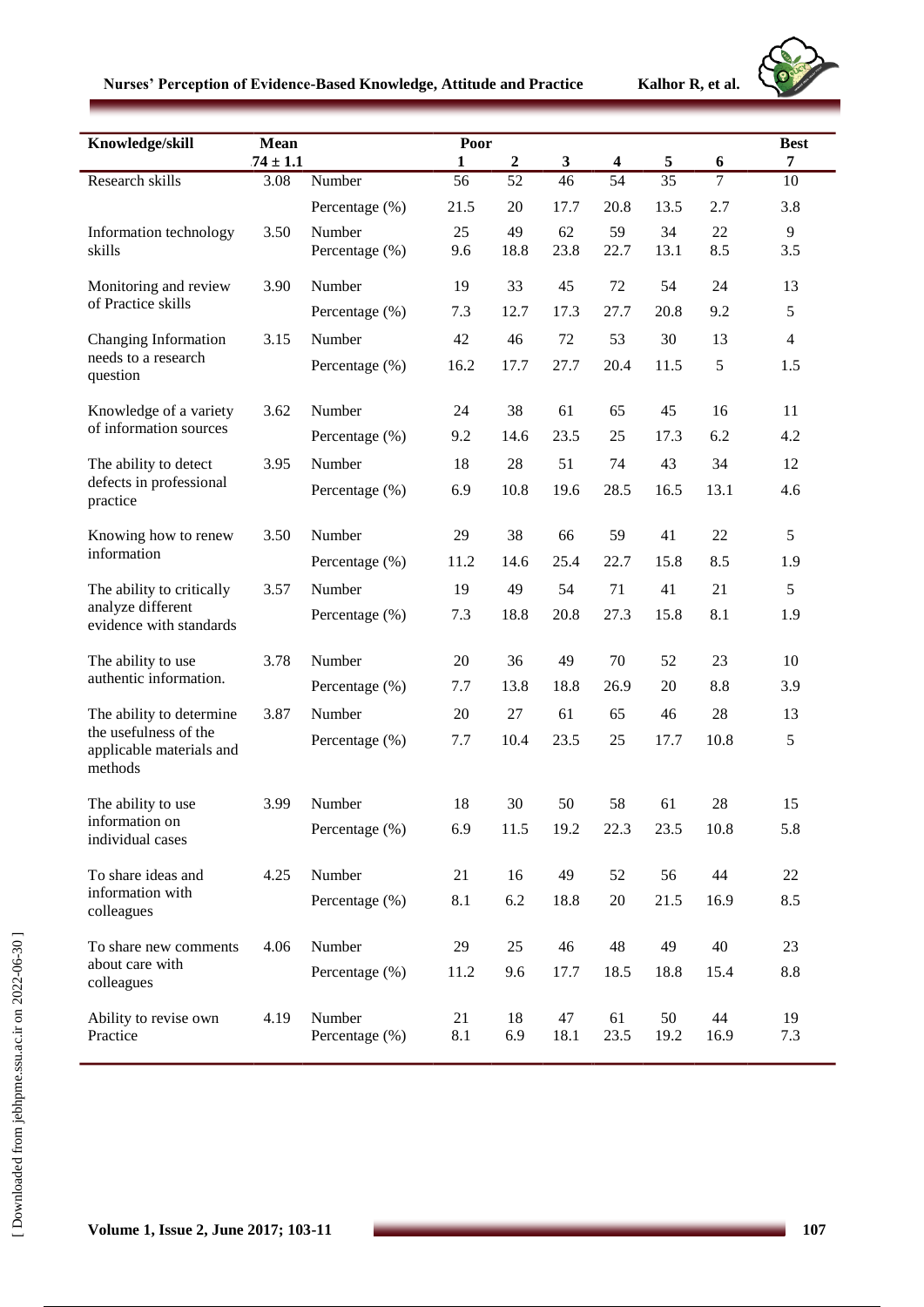|                  |     | <b>Number</b>             |          | <b>Correlation Coefficient</b> ® | $\mathbf{D}^{**}$ |                           |  |
|------------------|-----|---------------------------|----------|----------------------------------|-------------------|---------------------------|--|
| Variable         | Age | Work<br><b>Experience</b> | Age      | Work Experience                  | Age               | Work<br><b>Experience</b> |  |
| Knowledge/Skills | 259 | 260                       | $-0.061$ | 0.012                            | 0.329             | 0.844                     |  |
| Attitude         | 260 | 260                       | 0.111    | 0.059                            | 0.073             | 0.345                     |  |
| Practice         | 259 | 260                       | 0.002    | $-0.083$                         | 0.973             | 0.181                     |  |

**Table 3.** The relationship of age and work experience of subject nurses with knowledge, attitude, and evidence-based Practice.

\*Pearson Correlation Coefficient

\*\*Significant at the 0.05 level

**Table 4.** The relationship of gender of the subject nurses with knowledge, attitude, and evidence-based Practice

| <b>Variable</b>  | Gender         | <b>Number</b> | <b>Mean</b>  | <b>Test Statistic</b> | <b>Freedom Degree</b> | $\mathbf P$ |
|------------------|----------------|---------------|--------------|-----------------------|-----------------------|-------------|
|                  | Male           | 18            | 4.10         |                       |                       |             |
| Knowledge/Skills | Female         | 241           | 4.13         | $-0.103$              | 257                   | 0.918       |
|                  | Male           | 18            | 3.77         |                       |                       |             |
| Attitude         | Female         | 242           | 3.87         | 0.273                 | 258                   | 0.785       |
| Practice         | Male<br>female | 18<br>241     | 3.29<br>3.77 | $-1.673$              | 257                   | $0.096*$    |

\*Significant at the 0.05 level

**Table 5.** The relation of employment type of the nurses studied with knowledge, attitude, and evidence-based Practice

|                  | <b>Number</b> | <b>Test Statistic</b> |          |
|------------------|---------------|-----------------------|----------|
| Knowledge/Skills | 258           | 1.185                 | 0.234    |
| Attitude         | 259           | 1.841                 | $0.013*$ |
| Practice         | 259           | .119                  | 0.275    |

\* Significant at the 0.05 level

### **Discussion**

In the current study, the overall mean of evidence-based practice among nurses was at a higher level than average. Meanwhile, subscales of knowledge/skill (3.74) and attitude (3.87) showed lower averages compared to subscale of Practice (4.14). The findings of the study are aligned with the findings of Nader Khah et al. (5), Shafie et al. (17), and Apton (18). Moreover, the findings are aligned with the findings of Cohen et al., in which participants obtained an average score in Practice and attitude of EBP (16). In his study, Tel evaluated the level of knowledge and attitude of respondents to be at an average and positive level (19). On the other hand, among other items after Practice, the highest average was related to "assessment of Practice consequences" at 4.51, and the lowest average was for "critical evaluation of the evidence" at 3.52. In a study by Brown (15) and Shafiee et al. (17), "critical evaluation of evidence" was the first priority. In the study by Adib (20), only 46% of nurses used research evidence. In addition, in the study by Vali Zadeh (21), the rate of using evidence-based practice was low among nurses, and this finding is not aligned with the findings of the current study. In the study by Majid (22), the rate of using evidence-based practice was average. Moreover, in the study by

 [\[ Downloaded from jebhpme.ssu.ac.ir on 2](https://jebhpme.ssu.ac.ir/article-1-69-fa.html)022-06-30 ] Downloaded from jebhpme.ssu.ac.ir on 2022-06-30]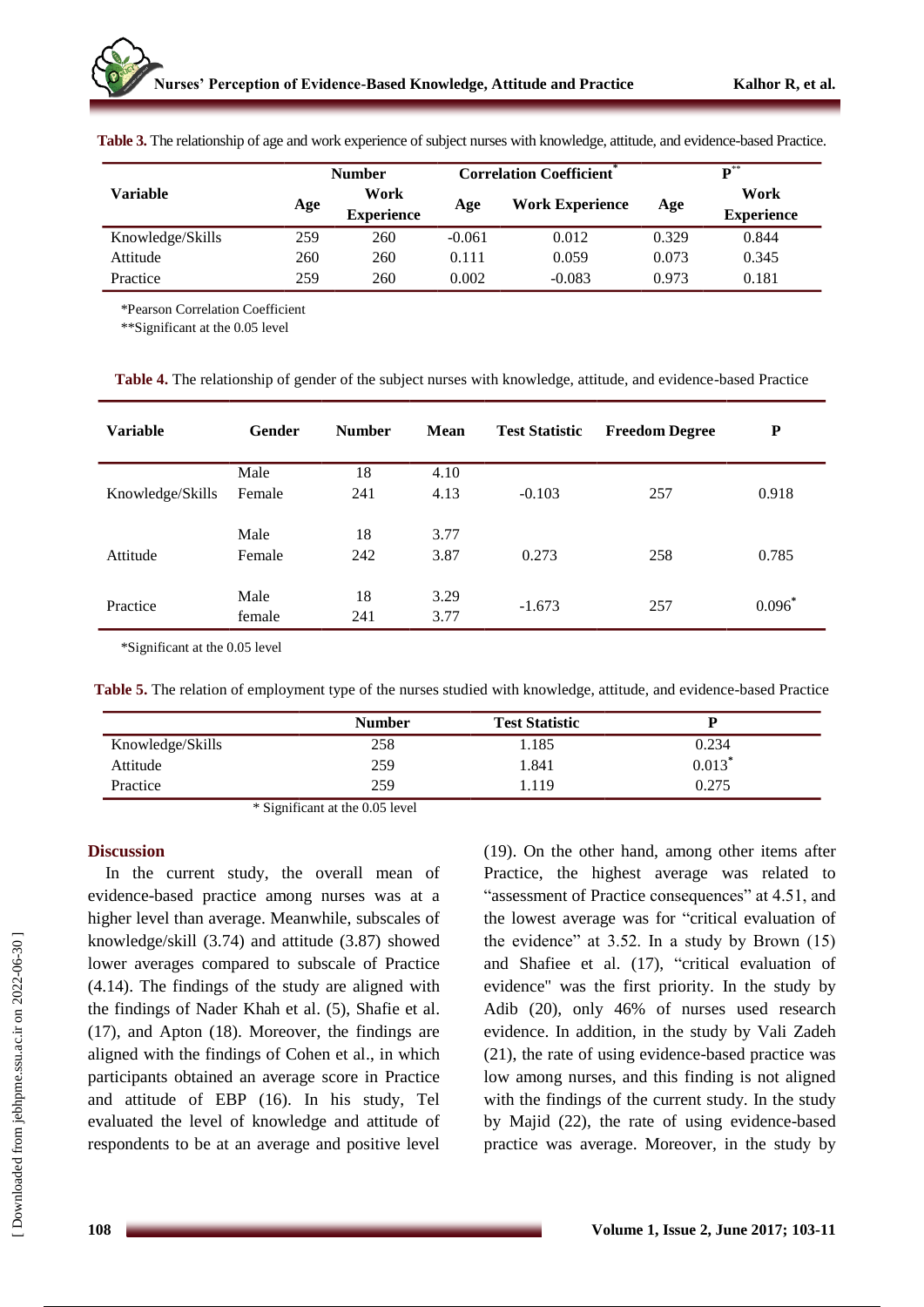Dehghani (10), more than half of the nurses had average Practice. Among the items after attitude, the highest average was related to "wasting time of EBP instead of urgency for the functioning" at 4.72, and the lowest one was related to "lack of time due to workload rather than devoting time to evidence" at 3.04. The findings were not compatible with the findings of Shafie et al. (17), in which the highest priority to be considered was "applying old methods instead of change". In the study by Dehghani (22), the majority of the nurses had a positive attitude and a few had average attitude. In the study of Nebet (23) in Australia, 95.7% of subjects had a positive attitude. Among the items, after knowledge/skill, the highest average was related "to sharing ideas and information with colleagues" at 4.25 and the lowest average was related to "research skills" at 3.08. In this dimension, findings of the current study are compatible with the findings of Shafie et al. (17), in the findings of Brown (15), this item is at the second level. Results of Dehghani's study (22) in special care ward indicated that nurses have had low and average awareness. In the study by Agha Hosseini (24), a high percentage of nurses had low and average awareness and this result is aligned with the results of the current study. In addition, in the study by Behtsvani (25), more than half the people evaluated their awareness as being at a low level in this field. In the study by Mac Klaski (26) in Australia, it was shown that 39 % of the studied occupational therapists reported their awareness to be low, 42 % reported it as average, and 18 % reported it to be high.

# **Conclusion**

According to the findings, the status of the studied nurses in three dimensions is average. Increasing nurses" knowledge of basic concepts of search and how to achieve the best training, as well

# **References**

1) Raeissi P, Omrani A, Khosravizadeh O, Mousavi M, Kakemam E, Sokhanvar M, et al. Occupational Accidents among Hospital Staff. as holding appropriate training programs based on the findings of the study and considering improvable points of nurses, are recommended.

The training can also be incorporated in the curriculum of nursing students so that after graduation, they use it properly, so as to boost their Practice. Moreover, training programs based on learning needs assessment will persuade managers to support these programs. Since there are barriers to implementing evidence-based practice, identifying the barriers and adopting strategies to overcome these obstacles could facilitate its implementation and improve the effectiveness of the program. In this regard, creating organization infrastructure and required recourses, including human, physical and financial resources, can be helpful. One of the limitations of the current study is that the findings have been collected and analyzed in training hospitals of Qazvin medical university; therefore, they cannot be generalized for non-training, private and other hospitals.

## **Acknowledgments**

Sincere cooperation of officials and nurses from Qazvin hospitals, who were involved in the study, are appreciated. The authors received financial support from Qazvin University of Medical Sciences.

# **Conflict of interests**

The authors declared no potential conflict of interests with respect to the authorship and/or publication of this paper.

# **Authors' contributions**

All the authors had a role in designing the study. Kalhor R, Azmal M and Khosravizadeh O had the role in conducting the data analysis and interpretation of data. Moosavi S, Asgari MS and Gharaghieh F contributed to the data acquisition and write the preliminary draft of the manuscript.

Journal of Client-Centered Nursing Care. 2015;1(2):97-102.

2) Moosavi SA, Foroughi S, Zakavati R, Abbasi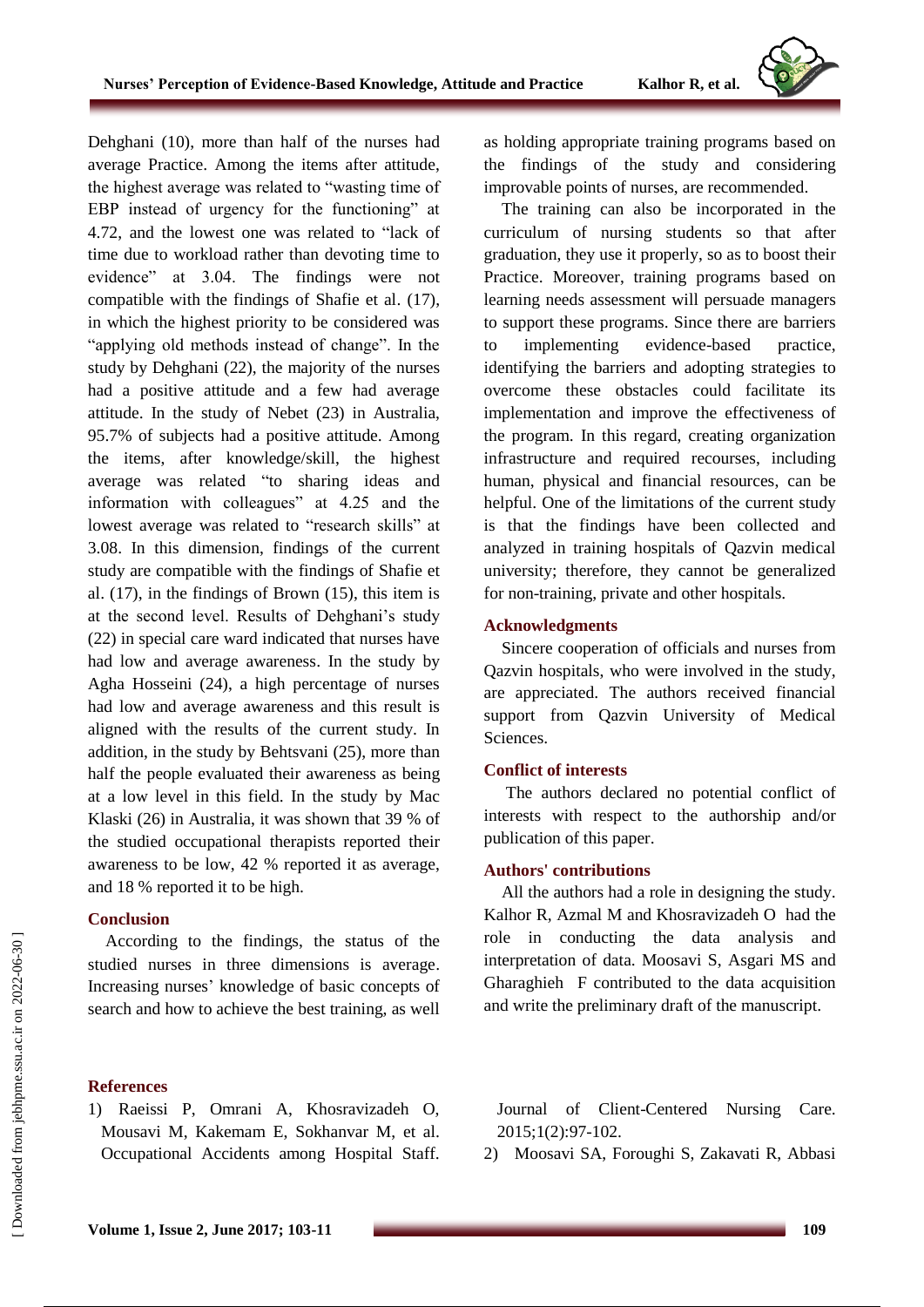N, Haggigi S, Mehdiyan Nasab S, Moosavi Z. Fundamentals and principles of management in nursing. Tehran: Khosravi Publications; 2005. P. 62- 77. [In Persian]

- 3) Polit DF, Beck CT. Nursing research: principles and methods.7ed. Philadelphia: Lippincott WilliamsandWilkins; 2003. p. 25-89.
- 4) Ozsoy SA, Ardahan M. Research on knowledge sources used in nursing practices. Nurse Education Today. 2008; 28(5): 602-9.
- 5) Naderkhah Z, Kalhor R, Azmal M, Badpa M, Adel A, Barati Marnani A. The evaluation of Level of Knowledge, Attitude and practice of evidence-based practice and its barriers among nurses working in selected Iranian hospitals. Journal of Biology and Today's World. 2016; 5(9): 163-8.
- 6) Lewis SL, Prowant BF, Cooper CL, Bonner PN. Nephrology nurses' perceptions of barriers and facilitators to using research in practice. American Nephrology Nurses' Association Journal. 1998; 25(4): 397-406.
- 7) [Stillwell SB1](http://www.ncbi.nlm.nih.gov/pubmed?term=Stillwell%20SB%5BAuthor%5D&cauthor=true&cauthor_uid=20179464), [Fineout-Overholt E,](http://www.ncbi.nlm.nih.gov/pubmed?term=Fineout-Overholt%20E%5BAuthor%5D&cauthor=true&cauthor_uid=20179464) [Melnyk](http://www.ncbi.nlm.nih.gov/pubmed?term=Melnyk%20BM%5BAuthor%5D&cauthor=true&cauthor_uid=20179464)  [BM,](http://www.ncbi.nlm.nih.gov/pubmed?term=Melnyk%20BM%5BAuthor%5D&cauthor=true&cauthor_uid=20179464) [Williamson KM](http://www.ncbi.nlm.nih.gov/pubmed?term=Williamson%20KM%5BAuthor%5D&cauthor=true&cauthor_uid=20179464) .Evidence-based practice, step by step: asking the clinical question: a key step in evidence-based practice. [Am J Nurs.](http://www.ncbi.nlm.nih.gov/pubmed/20179464) 2010; 110(3): 58-61. doi: 10.1097/01.NAJ. 0000368959.11129.79
- 8) Maljanian R, Caramonica L, KTaylor S. Evidencebased nursing practice part II. Journal of Nursing Administration. 2002; 32(2): 85-90
- 9) Melnyk BM, Fineout-Overholt E, Feinstein NF, H L, Small L, Wilcox L, et al. Nurses' perceived knowledge, beliefs, skills, andneeds regarding evidence-based practice: implications for accelerating the paradigm shift. Worldviews on Evidence-Based Nursing. 2004; 1(3): 185- 193.
- 10) Majid S, Foo S, Luyt B, Zhang X, Theng Y-L, Chang Y-K, et al. Adopting evidence-based practice in clinical decision making: nurses' perceptions, knowledge, and barriers (EC). Journal of the Medical Library Association. 2011; 99(3): 229-36.
- 11) Shirey MR. Evidence-based practice: how nurse leaders can facilitate innovation. Nursing

Administration Quarterly 2006; 30(3): 252-265.

- 12) Upton D, P Upton. Development of an evidenced-based practice questionnaire for nurses. Journal of Advanced Nursing. 2006; 53(4): 454-8
- 13) Mehrdad N, Salsali M, Kazemnejad A. The spectrum of barriers to and facilitators of research utilization in Iranian nursing. Journal of Clinical Nursing. 2008; 17(16): 2194-202.
- 14) Pravikoff DS, Tanner AB, Pierce ST. Readiness of US nurses for evidence-based practice: many don"t understand or value research and have had little or no training to help them find evidence on which to base their practice. AJN the American Journal of Nursing. 2005; 105(9): 40-51.
- 15) Brown CE,Wickline MA, Ecoff L & Glaser D. "Nursing practice, knowledge, attitudes and perceived barriers to evidence‐based practice at an academic medical center." Journal of Advanced Nursing 2009; 65(2): 371-381
- 16) Koehn ML, Lehman K. Nurses' perceptions of evidence-based nursing practice. Journal of Advanced Nursing. 2008; 62(2): 209-15
- 17) Shafiei, E., Baratimarnani, A., Goharinezhad, S., Kalhor, R., & Azmal, M. Nurses' perceptions of evidence-based practice: a quantitative study at a teaching hospital in Iran. Medical Journal of the Islamic Republic of Iran. 2014; 28(1). 911-17.
- 18) [Upton D,](https://www.ncbi.nlm.nih.gov/pubmed/?term=Upton%20D%5BAuthor%5D&cauthor=true&cauthor_uid=15902044) [Upton P.](https://www.ncbi.nlm.nih.gov/pubmed/?term=Upton%20P%5BAuthor%5D&cauthor=true&cauthor_uid=15902044) "Nurses' attitudes to evidence-based practice: impact of a national policy." British Journal of Nursing 2005; 14(5): 284-88
- 19) [Thiel L1](http://www.ncbi.nlm.nih.gov/pubmed?term=Thiel%20L%5BAuthor%5D&cauthor=true&cauthor_uid=19076919), [Ghosh Y.](http://www.ncbi.nlm.nih.gov/pubmed?term=Ghosh%20Y%5BAuthor%5D&cauthor=true&cauthor_uid=19076919) Determining registered nurses' readiness for evidence-based practice. [Worldviews Evid Based Nurs.](http://www.ncbi.nlm.nih.gov/pubmed/19076919) 2008; 5(4): 182- 92. doi: 10.1111/j.1741-6787.2008.00137.x
- 20) Adib‐Hajbaghery M. Evidence-based practice: Iranian nurses" perceptions. Worldviews on Evidence‐Based Nursing. 2009; 6(2): 93-101.
- 21) Valizadeh L, Zamanzadeh V. Nursing and midwifery students" learning styles in Tabriz medical university. Iranian Journal of Medical Education. 2006; 6(2): 136-40. [In Persian]
- 22) Dehghani H, Heidari F, Karimian Kakolaki Z, Salimi T. Critical care nurses' knowledge,